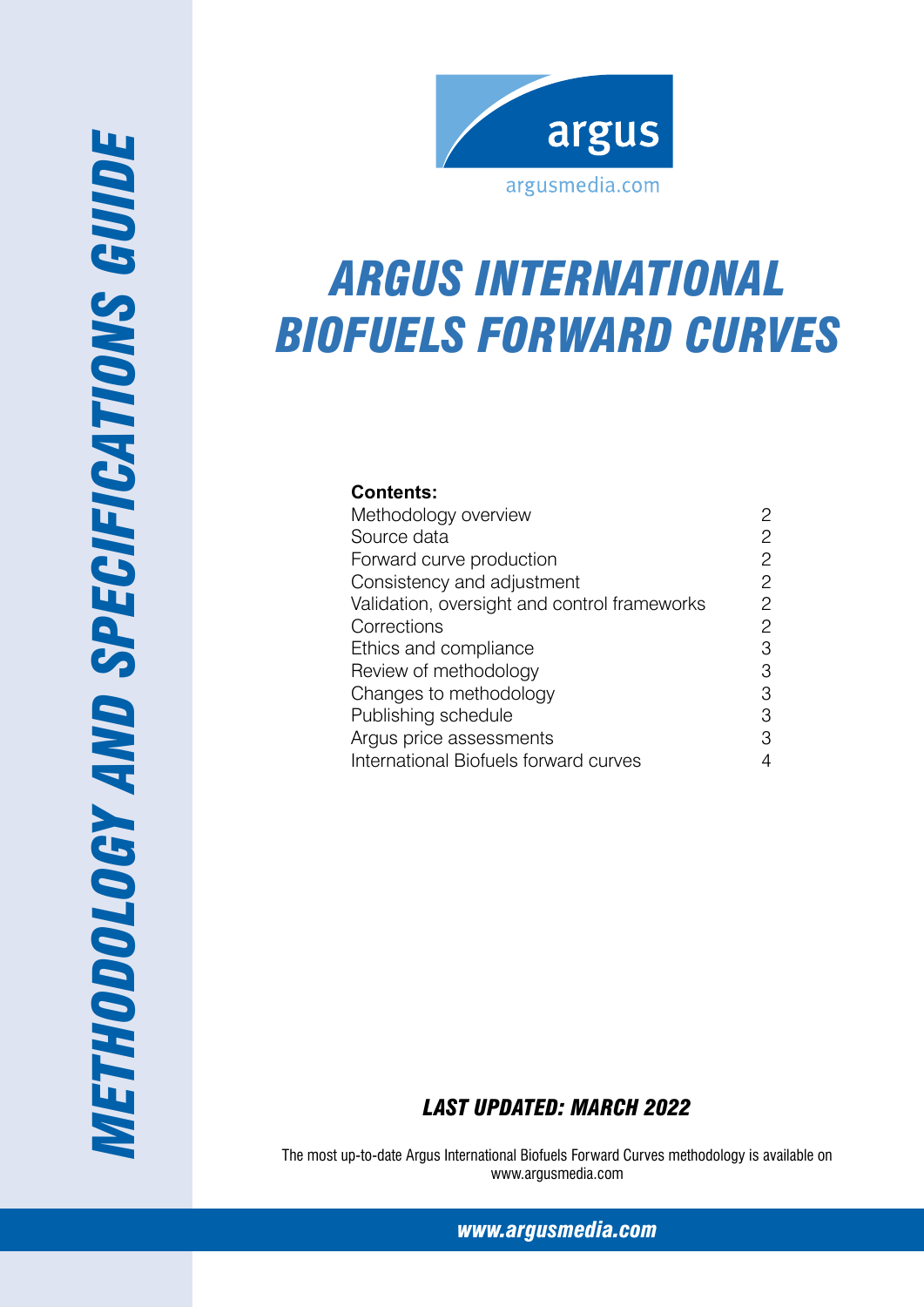# <span id="page-1-0"></span>**Methodology overview**

#### **Methodology rationale**

Argus produces daily forward price curves that are distinct from the forward price assessments published in Argus market reports.

Argus forward curves are the modelled current value of a forward delivery or loading period at the specified timestamp on the day of publication and are not forecasts of future spot prices.

Argus forward curves are produced using models designed to produce reliable and representative indicators of commodity market values, free from distortion.

Model inputs and outputs, including the final forward curves, intermediate values that may be generated during the production process and reports, are subjected to ongoing validation to ensure that the models perform as expected in generating representative prices.

#### **Source data**

Argus forward curves are calculated using a variety of current and historical inputs. Inputs are subject to rigorous quality and relevance checks.

Forward curves are underpinned by information from the traded forward markets, where it exists, and from the historical relationships between more liquid and less liquid markets.

#### **Argus price assessments**

Argus publishes a wide variety of spot and forward price assessments in relevant spot and forward commodities markets. Argus price assessments are governed by published methodologies, the most up-to-date versions of which are available at<www.argusmedia.com>.

Where Argus publishes both a price assessment and a forward curve value for the same commodity and time period, the forward curve value will equal the published price assessment.

Historical price assessments are often used in combination with Argus forward curve data when producing forward curves for illiquid markets.

#### **External market data**

Argus also uses trade, bid, offer and other market information in producing forward curves. Market information is scrutinised before being considered for inclusion in the production of forward curves.

Forward curve production involves a wide array of data relevant to the state of the underlying commodity market, the wider commodities complex and the state of local, regional and global economies.

#### **Argus forward curves**

Argus forward curves are continually compared with one another. Those with the highest correlations are assigned as proxy markets to one another and are used as sources of information when generating forward curves for which price assessments or external market data are unavailable.

## **Forward curve production**

In markets with some forward liquidity or Argus price assessments, Argus will use that market information as the starting point for the generation of forward curve prices. Price spreads to other, more liquid forward markets and price spreads to more liquid time periods in the same forward market are used to fill gaps in the forward curve for which market information or Argus price assessments are unavailable.

Argus may also use the historical relationship between the value of strip contracts and their components in interpolating the price shape of the forward curve.

In particularly illiquid markets, Argus may use a rolling history of spot prices to form a relationship between illiquid and liquid forward markets. The period of historical spot prices and the relationships they imply are regularly reviewed.

#### **Consistency and adjustment**

Argus produces zero-arbitrage forward curves — the price of a strip product will always be equal to the average of the component periods. For example, the value of a fourth-quarter contract will be equal to the average of the values of the October, November and December contracts.

Abnormally large day-on-day price changes are investigated, crosschecked and ultimately confirmed or revised by Argus analysts.

# **Validation, oversight and control frameworks**

Argus forward curves are produced in strict adherence to published methodologies, the most up-to-date versions of which are available at [www.argusmedia.com.](www.argusmedia.com)

All models are under continual review, including an evaluation of conceptual soundness, ongoing monitoring and outcome analysis.

#### **Corrections**

Argus will on occasion publish corrections to forward curve prices after the publication date. We will correct errors that arise from clerical mistakes, calculation errors, or a misapplication of our stated methodology. Argus will not retroactively change published prices based on new information learned after publication. We make our best effort to produce forward curves based on the information we gather during the trading day assessed.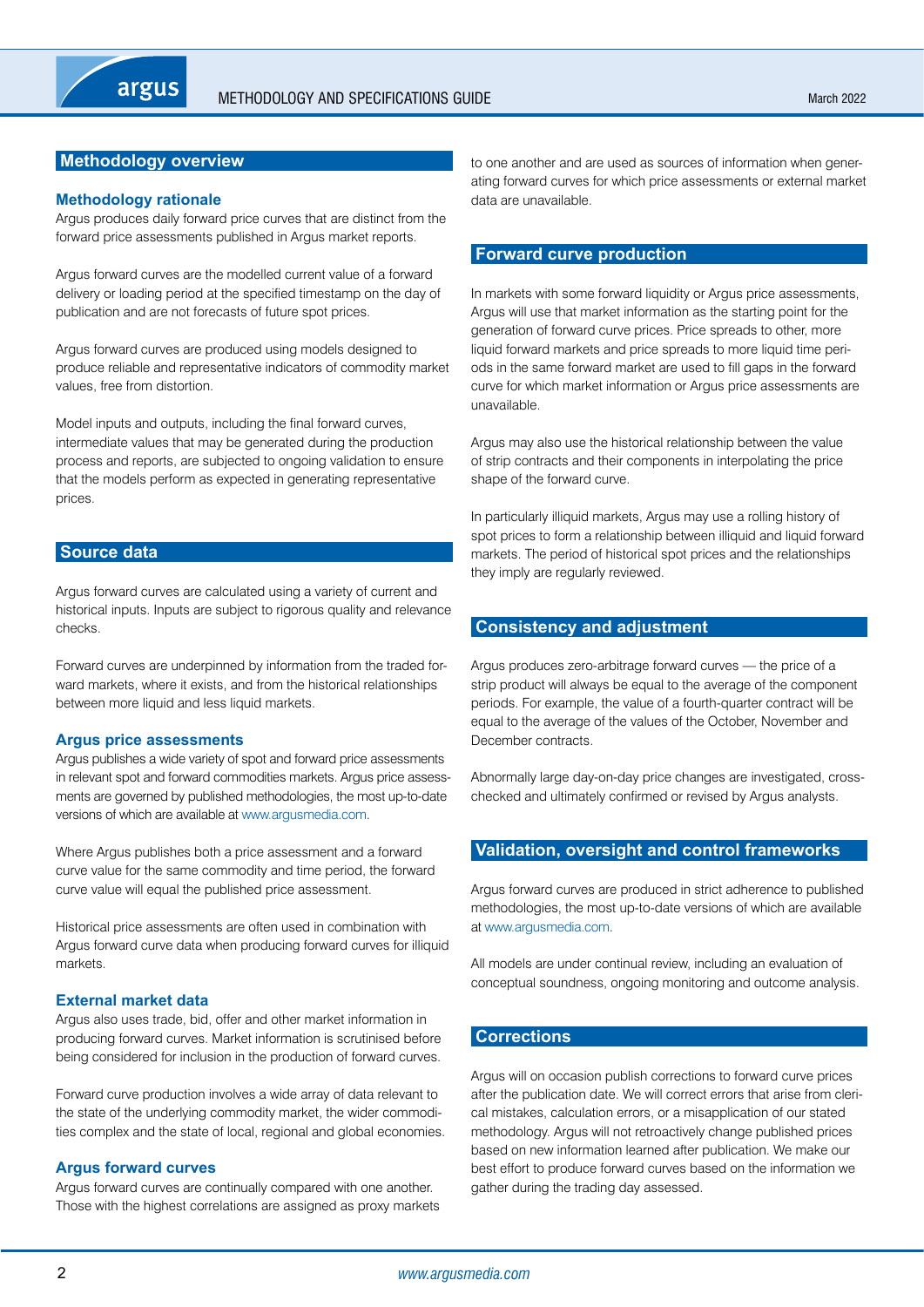# <span id="page-2-0"></span>**Ethics and compliance**

Argus operates according to the best practices in the publishing field, and maintains thorough compliance procedures throughout the firm. We want to be seen as a preferred provider by our subscribers, who are held to equally high standards, while at the same time maintaining our editorial integrity and independence. Argus has a strict ethics policy that applies to all staff. The policy can be found on our website at <www.argusmedia.com>.

Included in this policy are restrictions against staff trading in any energy commodity or energy related stocks, and guidelines for accepting gifts. Argus also has strict policies regarding central archiving of email and instant messenger communication, maintenance and archiving of notes, and archiving of spreadsheets and deal lists used in the forward curve generation process. Argus publishes prices that report and reflect prevailing levels for open-market arms length transactions (please see the [Argus Global Compliance Policy](https://www.argusmedia.com/-/media/Files/governance-and-compliance/global-compliance.ashx?la=en&hash=D7D700EDAED183C15910880EDA933A50CDE8D196) for a detailed definition of arms length).

#### **Review of methodology**

The overriding objective of any methodology is to produce prices which are reliable and representative indicators of commodity market values and are free from distortion. As a result, Argus regularly examines our methodologies and is in regular dialogue with the industry in order to ensure that the methodologies are representative of the market being assessed.

In addition to this ongoing review of methodology, Argus conducts reviews of all of its methodologies and methodology documents on at least an annual basis.

Argus will periodically and as merited initiate reviews of market coverage based on a qualitative analysis that includes measurements of liquidity, visibility of market data, consistency of market data, quality of market data and industry usage of the resulting forward prices. Argus will review:

- • Appropriateness of the methodology of existing forward curves
- Termination of existing forward curves
- Initiation of new forward curves

An informal process will be initiated to examine viability. This process includes:

- Informal discussions with market participants
- Informal discussions with other stakeholders
- Internal review of market data

Should changes, terminations, or initiations be merited, an internal proposal will be submitted to management for review and approval. Should changes or terminations of existing forward curves be approved, then formal procedures for external consultation are begun.

## **Changes to methodology**

Formal proposals to change methodologies typically emerge out of the ongoing process of internal and external review of the methodologies. Formal procedures for external consultation regarding material changes to existing methodologies will be initiated with an announcement of the proposed change published to subscribers. This announcement will include:

- Details on the proposed change and the rationale
- Method for submitting comments with a deadline for submissions
- Notice that all formal comments will be published after the given consultation period unless submitter requests confidentiality.

Argus will provide sufficient opportunity for stakeholders to analyse and comment on changes, but will not allow the time needed to follow these procedures to create a situation wherein unrepresentative or false prices are published, markets are disrupted, or market participants are put at unnecessary risk.

Argus will engage with industry throughout this process in order to gain acceptance of proposed changes to methodology. Argus cannot however guarantee universal acceptance and will act for the good order of the market and ensure the continued integrity of its forward curves as an overriding objective.

Following the consultation period, Argus management will commence an internal review and decide on the methodology change. This will be followed by an announcement of the decision, which will be published to subscribers and include a date for implementation.

#### **Publishing schedule**

Argus International Biofuels Forward Curves are published on weekdays, according to a publishing schedule that is available at <www.argusmedia.com>.

## **Argus price assessments**

Argus International Biofuels forward curves rely on price data published in Argus market reports, each of which is governed by a published methodology.

See the [Argus Biofuels](https://www.argusmedia.com/-/media/Files/methodology/argus-biofuels.ashx) and Argus Americas Blofuels methodologies for more information about Argus price assessments.